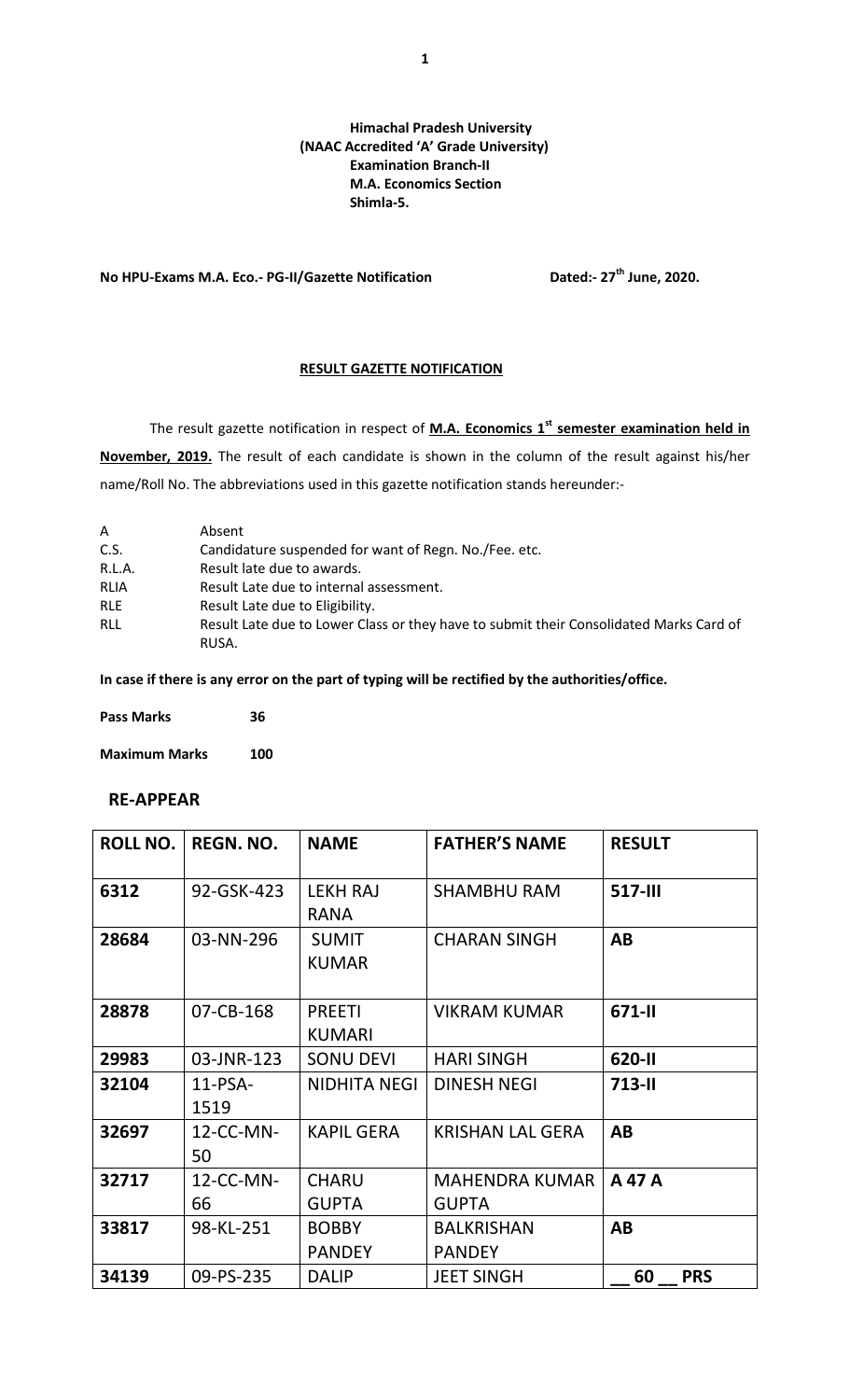| 35349 | 10-DC-170       | <b>SHILPA</b>                    | <b>KULVIR SINGH</b>                 | <b>RLE GAP</b>                                             |
|-------|-----------------|----------------------------------|-------------------------------------|------------------------------------------------------------|
| 35438 | 10-GSK-44       | <b>REENA DEVI</b>                | <b>RATTAN LAL</b>                   | 720-l                                                      |
| 36264 | 10-PS-381       | <b>ANJU BALA</b>                 | <b>BALVIR SINGH</b>                 | 618-II                                                     |
| 36435 |                 | <b>SHUBH LATA</b>                | <b>RAM KUMAR</b>                    | AB                                                         |
| 37165 | 11-SU-207       | <b>AJAY</b><br><b>SHARMA</b>     | <b>BESAR LAL</b>                    | AB                                                         |
| 37350 | 09-SN-209       | <b>AMAN</b><br><b>THAKUR</b>     | <b>DEVI SINGH</b>                   | 615-II                                                     |
| 38152 | 07-SN-319       | <b>SURANJNA</b><br><b>THAKUR</b> | <b>NARENDER</b><br><b>PARKASH</b>   | <b>702-II</b>                                              |
| 38154 | 10-SBBA-16      | <b>AJAY PUNDIR</b>               | <b>ATTAR SINGH</b><br><b>PUNDIR</b> | 20                                                         |
| 38178 | 05-GPL-619      | <b>SHIKHA</b><br><b>KATOCH</b>   | <b>KULDEEP KATOCH</b>               | <b>RLL</b>                                                 |
| 38472 | 12-sn-158       | <b>VIRENDER</b><br><b>KUMAR</b>  | <b>RAMESH KUMAR</b>                 | <b>GAP</b><br><b>CONDONATION</b><br>FEE REQD RS.<br>7000/- |
| 38504 |                 | <b>BHUPENDER</b><br><b>SINGH</b> | <b>RAM PARKASH</b>                  | 76 78 PRS                                                  |
| 38543 | 02-DCK-570      | <b>RAKESH</b><br><b>KUMAR</b>    | <b>MOHAR SINGH</b>                  | 68 A A                                                     |
| 38591 | 11-HM-543       | <b>UMESH</b><br><b>KUMAR</b>     | <b>RAMESH CHAND</b>                 | <b>41 PRS</b>                                              |
| 38634 |                 | <b>ANIL KUMAR</b>                | <b>UTTAM CHAND</b>                  | 66                                                         |
| 38652 | 11-RP-513       | <b>BANTI</b><br><b>THAKUR</b>    | <b>HUKAM CHAND</b>                  | 72                                                         |
| 38925 | 12-BP-45        | <b>KULDEEP</b>                   | <b>JAGDISH</b>                      | AB                                                         |
| 39202 | 09-ST-28        | <b>AARTI</b><br><b>SHARMA</b>    | <b>AJAY KUMAR</b>                   | 565-III                                                    |
| 39238 | 12-GCR-69       | <b>SUDHA</b><br><b>SHARMA</b>    | <b>VIDYA DUTT</b><br><b>SHARMA</b>  | 729-l                                                      |
| 39280 |                 | <b>RUCHI</b>                     | <b>NEHAR SINGH</b>                  | 25                                                         |
| 39475 | 12-GCJP-21      | <b>SAPNA</b><br><b>KUMARI</b>    | <b>BALWANT SINGH</b>                | 62                                                         |
| 39480 | 12-gk-277       | <b>SHABNAM</b>                   | <b>KANSHI RAM</b>                   | 55% ID                                                     |
| 39503 | 11-GCT-173      | <b>MEETU</b>                     | <b>CHET RAM</b>                     | A 45 A                                                     |
| 39757 | 15-CC-MN-<br>43 | <b>PAWAN</b><br><b>KUMAR</b>     | <b>RAM PARKASH</b>                  | 44 41 50 PRS                                               |
| 39805 | 09-GLK-798      | <b>KUSUM LATA</b>                | <b>TARA CHAND</b>                   | 740-l                                                      |
| 39815 | 11-GNR-189      | <b>POONAM</b><br><b>KUMARI</b>   | LACHHAM SINGH                       | 77 75 41                                                   |
| 39863 | 10-NN-107       | <b>USHA</b>                      | <b>RATTI RAM</b>                    | 67                                                         |
| 39912 | 05-DA-537       | <b>VIKAS KUMAR</b>               | <b>PARTAP CHAND</b>                 | <b>15 A A</b>                                              |
| 39928 | 12-BN-299       | <b>RAJNI DEVI</b>                | <b>JOGENDER SINGH</b>               | <b>586-III</b>                                             |
| 39980 | 11-KL-401       | <b>SAVITRI DEVI</b>              | <b>NARAIN SINGH</b>                 | 680-II                                                     |
| 39997 | 12-GS-279       | <b>LALITA DEVI</b>               | <b>MEHAR DASS</b>                   | A A 36                                                     |
| 40072 | 08-LRP-04       | <b>ARVIN</b>                     | <b>ARVIN CHOPRA</b>                 | AB                                                         |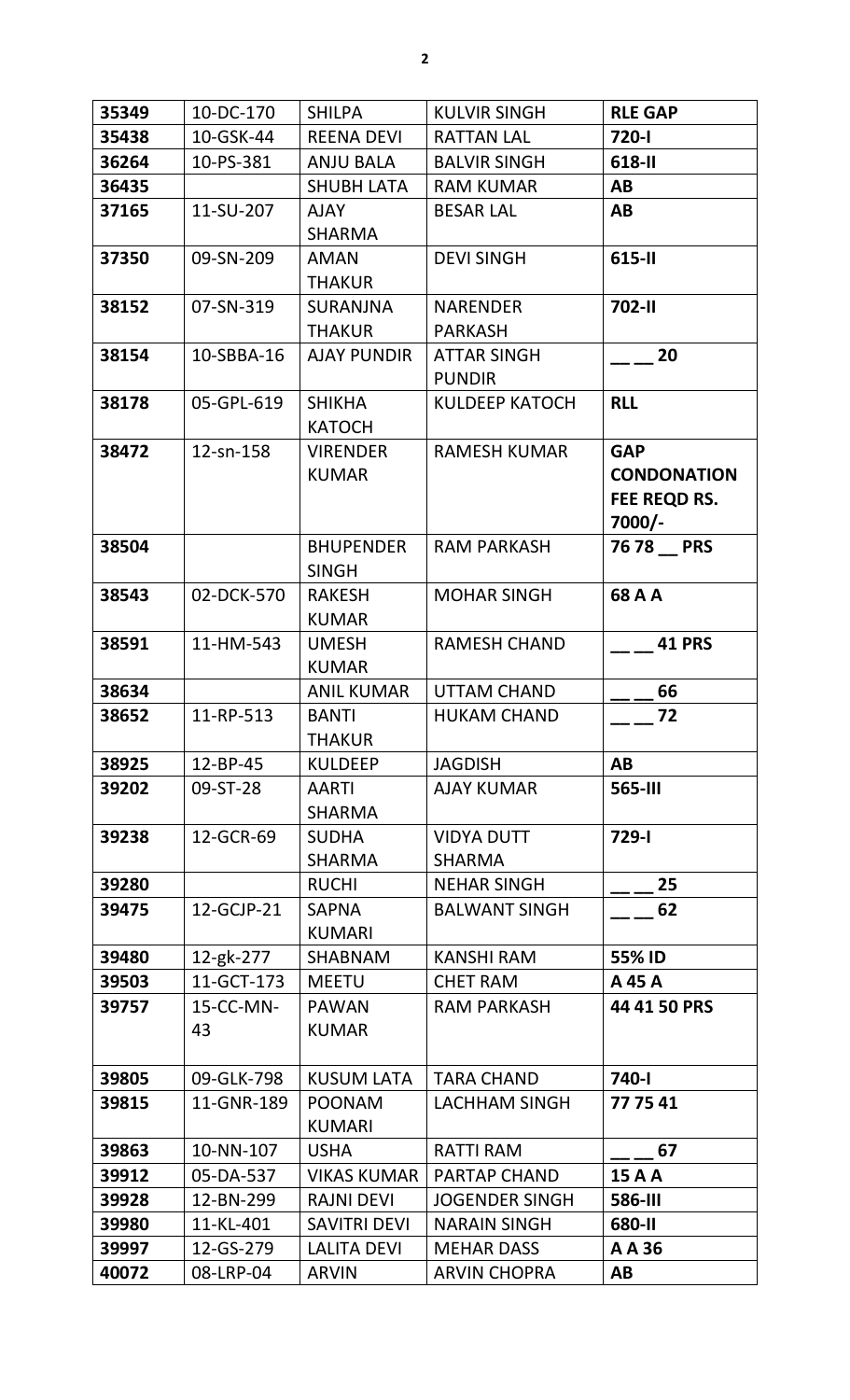| 40187<br>13-KL-1161<br><b>DAISHAM</b><br>AB<br><b>MEHAR CHAND</b><br><b>THAKUR</b><br>782-I<br>40207<br>13-GK-269<br><b>MANOHAR</b><br><b>KUSHI RAM</b><br><b>LAL</b><br>07-GPL-473<br><b>SUNIL DUTT</b><br><b>AB</b><br>40236<br><b>ANKUSH</b><br><b>SAMKERIA</b><br><b>RLL</b><br>40301<br>01-GLK-843<br><b>BUDHI RAM VERMA</b><br><b>ANITA</b><br><b>VERMA</b><br>40328<br>13-RP-924<br><b>BEER SINGH</b><br><b>DAVID</b><br>48<br><b>DAMALU</b><br>40351<br>04-GCBN-<br><b>SHANTA DEVI</b><br><b>ROOP CHAND</b><br>64 49 55<br>1120<br>680-II<br>41014<br>13-BU-08<br><b>RAJNI DEVI</b><br><b>GURDIAL CHAND</b><br>12-GCI-88<br>PRIYANKA<br>41061<br><b>CHHAJU RAM</b><br><b>585-III</b><br><b>DEVI</b><br>13-CCB-525<br>41068<br><b>MONIKA DEVI</b><br><b>RAJ BHAGWAN</b><br>634-II<br><b>KAVITA</b><br><b>RAJ KUAR</b><br>17<br>41074<br>13-DA-73<br><b>SUNDHU</b><br>618-II<br>13-BMR-13<br><b>DIKSHA</b><br><b>VINOD KUMAR</b><br>41095<br><b>KUMARI</b><br>41107<br>08-GSP-34<br><b>CHAIN SINGH</b><br>$731 - 1$<br><b>KIRNA DEVI</b><br>13-CCB-998<br>41122<br><b>SHIVANI</b><br><b>DHARAM PAL</b><br>673-II<br><b>KUMARI</b><br>$13-CCB-$<br>41125<br><b>PARMOD SINGH</b><br><b>AB</b><br><b>RENU BALA</b><br>1000<br>41167<br><b>VINOD</b><br><b>NAIN SINGH</b><br>AB<br>07-NN-200<br><b>KUMAR</b><br><b>ROSHAN LAL</b><br>41353<br>13-GK-268<br>658-II<br>RAJESHA<br><b>DESH RAJ</b><br>720-l<br>41355<br>13-GK-564<br><b>SEEMA</b><br><b>KUMARI</b><br>41360<br>13-GK-462<br><b>KIRNA</b><br><b>KISHORI LAL</b><br>783-I<br><b>TEG SINGH</b><br>41363<br>09-JNR-336<br><b>SAMITA</b><br>759-l<br><b>KUMARI</b><br><b>KAMAL NAYAN</b><br>41423<br>08-GST-184<br><b>GOPIKA</b><br><b>77 A</b><br><b>SHARMA</b><br>41427<br><b>ANU</b><br><b>RAJINDER SINGH</b><br>74 A<br><b>DHARMAIK</b><br>13-GLK-821<br>644-II<br>41448<br><b>NEELAM</b><br><b>LAYAK RAM</b><br>13-GCJP-81<br><b>ASHOK KUMAR</b><br>68 — 10<br>41538<br><b>DIVYA</b><br><b>SHARMA</b><br><b>CHARAN DASS</b><br>41543<br>AB<br><b>KSHAMA</b><br><b>DEVI</b><br>$11$ -PKA-<br>643-II<br>41614<br><b>ARTI DEVI</b><br><b>BIRBAL</b><br>2672 |       | <b>CHOPRA</b>  |       |
|-------------------------------------------------------------------------------------------------------------------------------------------------------------------------------------------------------------------------------------------------------------------------------------------------------------------------------------------------------------------------------------------------------------------------------------------------------------------------------------------------------------------------------------------------------------------------------------------------------------------------------------------------------------------------------------------------------------------------------------------------------------------------------------------------------------------------------------------------------------------------------------------------------------------------------------------------------------------------------------------------------------------------------------------------------------------------------------------------------------------------------------------------------------------------------------------------------------------------------------------------------------------------------------------------------------------------------------------------------------------------------------------------------------------------------------------------------------------------------------------------------------------------------------------------------------------------------------------------------------------------------------------------------------------------------------------------------------------------------------------------------------------------------------------------------------------------------------------------------------------------------------------------------------------------------------------------------------------------------------------------------------------------------------------------------------------------------------------------------------------------|-------|----------------|-------|
|                                                                                                                                                                                                                                                                                                                                                                                                                                                                                                                                                                                                                                                                                                                                                                                                                                                                                                                                                                                                                                                                                                                                                                                                                                                                                                                                                                                                                                                                                                                                                                                                                                                                                                                                                                                                                                                                                                                                                                                                                                                                                                                         |       |                |       |
|                                                                                                                                                                                                                                                                                                                                                                                                                                                                                                                                                                                                                                                                                                                                                                                                                                                                                                                                                                                                                                                                                                                                                                                                                                                                                                                                                                                                                                                                                                                                                                                                                                                                                                                                                                                                                                                                                                                                                                                                                                                                                                                         |       |                |       |
|                                                                                                                                                                                                                                                                                                                                                                                                                                                                                                                                                                                                                                                                                                                                                                                                                                                                                                                                                                                                                                                                                                                                                                                                                                                                                                                                                                                                                                                                                                                                                                                                                                                                                                                                                                                                                                                                                                                                                                                                                                                                                                                         |       |                |       |
|                                                                                                                                                                                                                                                                                                                                                                                                                                                                                                                                                                                                                                                                                                                                                                                                                                                                                                                                                                                                                                                                                                                                                                                                                                                                                                                                                                                                                                                                                                                                                                                                                                                                                                                                                                                                                                                                                                                                                                                                                                                                                                                         |       |                |       |
|                                                                                                                                                                                                                                                                                                                                                                                                                                                                                                                                                                                                                                                                                                                                                                                                                                                                                                                                                                                                                                                                                                                                                                                                                                                                                                                                                                                                                                                                                                                                                                                                                                                                                                                                                                                                                                                                                                                                                                                                                                                                                                                         |       |                |       |
|                                                                                                                                                                                                                                                                                                                                                                                                                                                                                                                                                                                                                                                                                                                                                                                                                                                                                                                                                                                                                                                                                                                                                                                                                                                                                                                                                                                                                                                                                                                                                                                                                                                                                                                                                                                                                                                                                                                                                                                                                                                                                                                         |       |                |       |
|                                                                                                                                                                                                                                                                                                                                                                                                                                                                                                                                                                                                                                                                                                                                                                                                                                                                                                                                                                                                                                                                                                                                                                                                                                                                                                                                                                                                                                                                                                                                                                                                                                                                                                                                                                                                                                                                                                                                                                                                                                                                                                                         |       |                |       |
|                                                                                                                                                                                                                                                                                                                                                                                                                                                                                                                                                                                                                                                                                                                                                                                                                                                                                                                                                                                                                                                                                                                                                                                                                                                                                                                                                                                                                                                                                                                                                                                                                                                                                                                                                                                                                                                                                                                                                                                                                                                                                                                         |       |                |       |
|                                                                                                                                                                                                                                                                                                                                                                                                                                                                                                                                                                                                                                                                                                                                                                                                                                                                                                                                                                                                                                                                                                                                                                                                                                                                                                                                                                                                                                                                                                                                                                                                                                                                                                                                                                                                                                                                                                                                                                                                                                                                                                                         |       |                |       |
|                                                                                                                                                                                                                                                                                                                                                                                                                                                                                                                                                                                                                                                                                                                                                                                                                                                                                                                                                                                                                                                                                                                                                                                                                                                                                                                                                                                                                                                                                                                                                                                                                                                                                                                                                                                                                                                                                                                                                                                                                                                                                                                         |       |                |       |
|                                                                                                                                                                                                                                                                                                                                                                                                                                                                                                                                                                                                                                                                                                                                                                                                                                                                                                                                                                                                                                                                                                                                                                                                                                                                                                                                                                                                                                                                                                                                                                                                                                                                                                                                                                                                                                                                                                                                                                                                                                                                                                                         |       |                |       |
|                                                                                                                                                                                                                                                                                                                                                                                                                                                                                                                                                                                                                                                                                                                                                                                                                                                                                                                                                                                                                                                                                                                                                                                                                                                                                                                                                                                                                                                                                                                                                                                                                                                                                                                                                                                                                                                                                                                                                                                                                                                                                                                         |       |                |       |
|                                                                                                                                                                                                                                                                                                                                                                                                                                                                                                                                                                                                                                                                                                                                                                                                                                                                                                                                                                                                                                                                                                                                                                                                                                                                                                                                                                                                                                                                                                                                                                                                                                                                                                                                                                                                                                                                                                                                                                                                                                                                                                                         |       |                |       |
|                                                                                                                                                                                                                                                                                                                                                                                                                                                                                                                                                                                                                                                                                                                                                                                                                                                                                                                                                                                                                                                                                                                                                                                                                                                                                                                                                                                                                                                                                                                                                                                                                                                                                                                                                                                                                                                                                                                                                                                                                                                                                                                         |       |                |       |
|                                                                                                                                                                                                                                                                                                                                                                                                                                                                                                                                                                                                                                                                                                                                                                                                                                                                                                                                                                                                                                                                                                                                                                                                                                                                                                                                                                                                                                                                                                                                                                                                                                                                                                                                                                                                                                                                                                                                                                                                                                                                                                                         |       |                |       |
|                                                                                                                                                                                                                                                                                                                                                                                                                                                                                                                                                                                                                                                                                                                                                                                                                                                                                                                                                                                                                                                                                                                                                                                                                                                                                                                                                                                                                                                                                                                                                                                                                                                                                                                                                                                                                                                                                                                                                                                                                                                                                                                         |       |                |       |
|                                                                                                                                                                                                                                                                                                                                                                                                                                                                                                                                                                                                                                                                                                                                                                                                                                                                                                                                                                                                                                                                                                                                                                                                                                                                                                                                                                                                                                                                                                                                                                                                                                                                                                                                                                                                                                                                                                                                                                                                                                                                                                                         |       |                |       |
|                                                                                                                                                                                                                                                                                                                                                                                                                                                                                                                                                                                                                                                                                                                                                                                                                                                                                                                                                                                                                                                                                                                                                                                                                                                                                                                                                                                                                                                                                                                                                                                                                                                                                                                                                                                                                                                                                                                                                                                                                                                                                                                         |       |                |       |
|                                                                                                                                                                                                                                                                                                                                                                                                                                                                                                                                                                                                                                                                                                                                                                                                                                                                                                                                                                                                                                                                                                                                                                                                                                                                                                                                                                                                                                                                                                                                                                                                                                                                                                                                                                                                                                                                                                                                                                                                                                                                                                                         |       |                |       |
|                                                                                                                                                                                                                                                                                                                                                                                                                                                                                                                                                                                                                                                                                                                                                                                                                                                                                                                                                                                                                                                                                                                                                                                                                                                                                                                                                                                                                                                                                                                                                                                                                                                                                                                                                                                                                                                                                                                                                                                                                                                                                                                         |       |                |       |
|                                                                                                                                                                                                                                                                                                                                                                                                                                                                                                                                                                                                                                                                                                                                                                                                                                                                                                                                                                                                                                                                                                                                                                                                                                                                                                                                                                                                                                                                                                                                                                                                                                                                                                                                                                                                                                                                                                                                                                                                                                                                                                                         |       |                |       |
|                                                                                                                                                                                                                                                                                                                                                                                                                                                                                                                                                                                                                                                                                                                                                                                                                                                                                                                                                                                                                                                                                                                                                                                                                                                                                                                                                                                                                                                                                                                                                                                                                                                                                                                                                                                                                                                                                                                                                                                                                                                                                                                         |       |                |       |
|                                                                                                                                                                                                                                                                                                                                                                                                                                                                                                                                                                                                                                                                                                                                                                                                                                                                                                                                                                                                                                                                                                                                                                                                                                                                                                                                                                                                                                                                                                                                                                                                                                                                                                                                                                                                                                                                                                                                                                                                                                                                                                                         |       |                |       |
|                                                                                                                                                                                                                                                                                                                                                                                                                                                                                                                                                                                                                                                                                                                                                                                                                                                                                                                                                                                                                                                                                                                                                                                                                                                                                                                                                                                                                                                                                                                                                                                                                                                                                                                                                                                                                                                                                                                                                                                                                                                                                                                         |       |                |       |
|                                                                                                                                                                                                                                                                                                                                                                                                                                                                                                                                                                                                                                                                                                                                                                                                                                                                                                                                                                                                                                                                                                                                                                                                                                                                                                                                                                                                                                                                                                                                                                                                                                                                                                                                                                                                                                                                                                                                                                                                                                                                                                                         |       |                |       |
|                                                                                                                                                                                                                                                                                                                                                                                                                                                                                                                                                                                                                                                                                                                                                                                                                                                                                                                                                                                                                                                                                                                                                                                                                                                                                                                                                                                                                                                                                                                                                                                                                                                                                                                                                                                                                                                                                                                                                                                                                                                                                                                         |       |                |       |
|                                                                                                                                                                                                                                                                                                                                                                                                                                                                                                                                                                                                                                                                                                                                                                                                                                                                                                                                                                                                                                                                                                                                                                                                                                                                                                                                                                                                                                                                                                                                                                                                                                                                                                                                                                                                                                                                                                                                                                                                                                                                                                                         |       |                |       |
|                                                                                                                                                                                                                                                                                                                                                                                                                                                                                                                                                                                                                                                                                                                                                                                                                                                                                                                                                                                                                                                                                                                                                                                                                                                                                                                                                                                                                                                                                                                                                                                                                                                                                                                                                                                                                                                                                                                                                                                                                                                                                                                         |       |                |       |
|                                                                                                                                                                                                                                                                                                                                                                                                                                                                                                                                                                                                                                                                                                                                                                                                                                                                                                                                                                                                                                                                                                                                                                                                                                                                                                                                                                                                                                                                                                                                                                                                                                                                                                                                                                                                                                                                                                                                                                                                                                                                                                                         |       |                |       |
|                                                                                                                                                                                                                                                                                                                                                                                                                                                                                                                                                                                                                                                                                                                                                                                                                                                                                                                                                                                                                                                                                                                                                                                                                                                                                                                                                                                                                                                                                                                                                                                                                                                                                                                                                                                                                                                                                                                                                                                                                                                                                                                         |       |                |       |
|                                                                                                                                                                                                                                                                                                                                                                                                                                                                                                                                                                                                                                                                                                                                                                                                                                                                                                                                                                                                                                                                                                                                                                                                                                                                                                                                                                                                                                                                                                                                                                                                                                                                                                                                                                                                                                                                                                                                                                                                                                                                                                                         |       |                |       |
|                                                                                                                                                                                                                                                                                                                                                                                                                                                                                                                                                                                                                                                                                                                                                                                                                                                                                                                                                                                                                                                                                                                                                                                                                                                                                                                                                                                                                                                                                                                                                                                                                                                                                                                                                                                                                                                                                                                                                                                                                                                                                                                         |       |                |       |
|                                                                                                                                                                                                                                                                                                                                                                                                                                                                                                                                                                                                                                                                                                                                                                                                                                                                                                                                                                                                                                                                                                                                                                                                                                                                                                                                                                                                                                                                                                                                                                                                                                                                                                                                                                                                                                                                                                                                                                                                                                                                                                                         |       |                |       |
|                                                                                                                                                                                                                                                                                                                                                                                                                                                                                                                                                                                                                                                                                                                                                                                                                                                                                                                                                                                                                                                                                                                                                                                                                                                                                                                                                                                                                                                                                                                                                                                                                                                                                                                                                                                                                                                                                                                                                                                                                                                                                                                         |       |                |       |
|                                                                                                                                                                                                                                                                                                                                                                                                                                                                                                                                                                                                                                                                                                                                                                                                                                                                                                                                                                                                                                                                                                                                                                                                                                                                                                                                                                                                                                                                                                                                                                                                                                                                                                                                                                                                                                                                                                                                                                                                                                                                                                                         |       |                |       |
|                                                                                                                                                                                                                                                                                                                                                                                                                                                                                                                                                                                                                                                                                                                                                                                                                                                                                                                                                                                                                                                                                                                                                                                                                                                                                                                                                                                                                                                                                                                                                                                                                                                                                                                                                                                                                                                                                                                                                                                                                                                                                                                         |       |                |       |
|                                                                                                                                                                                                                                                                                                                                                                                                                                                                                                                                                                                                                                                                                                                                                                                                                                                                                                                                                                                                                                                                                                                                                                                                                                                                                                                                                                                                                                                                                                                                                                                                                                                                                                                                                                                                                                                                                                                                                                                                                                                                                                                         |       |                |       |
|                                                                                                                                                                                                                                                                                                                                                                                                                                                                                                                                                                                                                                                                                                                                                                                                                                                                                                                                                                                                                                                                                                                                                                                                                                                                                                                                                                                                                                                                                                                                                                                                                                                                                                                                                                                                                                                                                                                                                                                                                                                                                                                         |       |                |       |
|                                                                                                                                                                                                                                                                                                                                                                                                                                                                                                                                                                                                                                                                                                                                                                                                                                                                                                                                                                                                                                                                                                                                                                                                                                                                                                                                                                                                                                                                                                                                                                                                                                                                                                                                                                                                                                                                                                                                                                                                                                                                                                                         |       |                |       |
|                                                                                                                                                                                                                                                                                                                                                                                                                                                                                                                                                                                                                                                                                                                                                                                                                                                                                                                                                                                                                                                                                                                                                                                                                                                                                                                                                                                                                                                                                                                                                                                                                                                                                                                                                                                                                                                                                                                                                                                                                                                                                                                         |       |                |       |
|                                                                                                                                                                                                                                                                                                                                                                                                                                                                                                                                                                                                                                                                                                                                                                                                                                                                                                                                                                                                                                                                                                                                                                                                                                                                                                                                                                                                                                                                                                                                                                                                                                                                                                                                                                                                                                                                                                                                                                                                                                                                                                                         |       |                |       |
|                                                                                                                                                                                                                                                                                                                                                                                                                                                                                                                                                                                                                                                                                                                                                                                                                                                                                                                                                                                                                                                                                                                                                                                                                                                                                                                                                                                                                                                                                                                                                                                                                                                                                                                                                                                                                                                                                                                                                                                                                                                                                                                         |       |                |       |
|                                                                                                                                                                                                                                                                                                                                                                                                                                                                                                                                                                                                                                                                                                                                                                                                                                                                                                                                                                                                                                                                                                                                                                                                                                                                                                                                                                                                                                                                                                                                                                                                                                                                                                                                                                                                                                                                                                                                                                                                                                                                                                                         | 41616 | <b>VANDANA</b> | 730-l |
| 12-CC-MN-<br><b>SUDESH KUMAR</b><br>66<br><b>SHARMA</b>                                                                                                                                                                                                                                                                                                                                                                                                                                                                                                                                                                                                                                                                                                                                                                                                                                                                                                                                                                                                                                                                                                                                                                                                                                                                                                                                                                                                                                                                                                                                                                                                                                                                                                                                                                                                                                                                                                                                                                                                                                                                 |       |                |       |
| 41627<br>655-II<br>11-GCJ-33<br><b>BACHAN SINGH</b><br><b>ANKITA</b>                                                                                                                                                                                                                                                                                                                                                                                                                                                                                                                                                                                                                                                                                                                                                                                                                                                                                                                                                                                                                                                                                                                                                                                                                                                                                                                                                                                                                                                                                                                                                                                                                                                                                                                                                                                                                                                                                                                                                                                                                                                    |       |                |       |
| <b>KUMARI</b>                                                                                                                                                                                                                                                                                                                                                                                                                                                                                                                                                                                                                                                                                                                                                                                                                                                                                                                                                                                                                                                                                                                                                                                                                                                                                                                                                                                                                                                                                                                                                                                                                                                                                                                                                                                                                                                                                                                                                                                                                                                                                                           |       |                |       |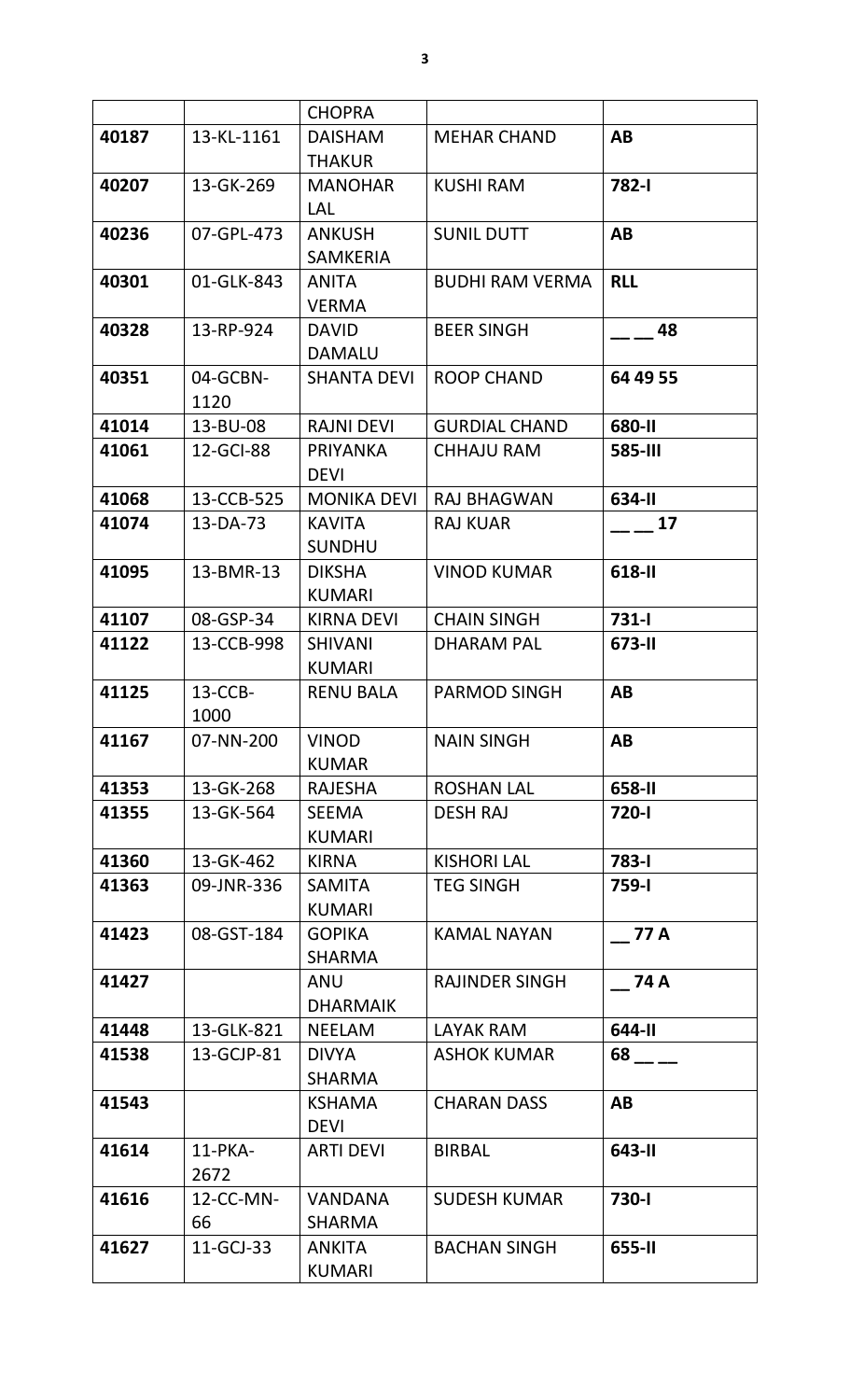| 41628 | 12-GCJ-05               | <b>RAJNI</b>                       | <b>HET RAM</b>         | 600-II         |
|-------|-------------------------|------------------------------------|------------------------|----------------|
|       |                         | <b>KUMARI</b>                      |                        |                |
| 41640 | 13-CCB-69               | <b>DOLLY</b>                       | <b>TRILOCHAN SINGH</b> | 720-l          |
| 41652 | 13-DA-70                | <b>NISHA DEVI</b>                  | <b>MADAN LAL</b>       | 43 66 21       |
| 41657 | 99-GLK-815              | <b>POOJA</b>                       | PHOOL CHAND            | 677-II         |
|       |                         | <b>GUPTA</b>                       | <b>GUPTA</b>           |                |
| 41659 | 12-PKA-795              | <b>SHIVANI DEVI</b>                | <b>RAM SINGH</b>       | 661-II         |
| 41661 | 08-DCK-834              | <b>SHALINI DEVI</b>                | <b>KEWAL KRISHAN</b>   | 667-II         |
| 41668 | 13-GCBN-06              | <b>JAVITRA DEVI</b>                | <b>DUMNU RAM</b>       | 811-l          |
| 41669 | 13-GCBN-05              | <b>RAVINA DEVI</b>                 | <b>BHOLA RAM</b>       | 800-l          |
| 41692 | 05-JNR-105              | <b>SHILPI</b>                      | <b>NAGESHWAR</b>       | $763 - 1$      |
| 41694 | 08-JNR-43               | <b>VISHAL</b>                      | <b>VIJAY SINGH</b>     | 693-II         |
|       |                         | <b>BHANGALIA</b>                   |                        |                |
| 41701 | 10-PKA-<br>1928         | <b>ANU BALA</b>                    | <b>CHHAJJU RAM</b>     | 879-l          |
| 41703 | 11-GDN-38               | <b>SULEKHA</b>                     | <b>MADAN LAL</b>       | 25             |
| 41710 | 07-PSN-42               | <b>DEVI</b><br><b>ANURADHA</b>     | <b>CHANDER DUTT</b>    | $726 - 1$      |
|       |                         | <b>SHARMA</b>                      |                        |                |
| 41711 | 13-GNR-197              | <b>SARITA</b><br><b>KUMARI</b>     | LAIQ RAM               | 689-II         |
| 41714 | 13-SN-490               | <b>MANISHA</b>                     | <b>VIDYA DUTT</b>      | 720-l          |
| 41715 | 13-SN-46                | <b>MEENA</b>                       | <b>SURENDER THAKUR</b> | 603-II         |
|       |                         | <b>KUMARI</b>                      |                        |                |
| 41721 | 12-GDS-45               | <b>KUMARI</b>                      | <b>BALI RAM</b>        | 649-II         |
|       |                         | <b>KAUSHLYA</b>                    |                        |                |
| 41723 | 11-SN-36                | <b>SEEMA</b>                       | <b>DULLA RAM</b>       | AB             |
|       |                         | <b>KUMARI</b>                      |                        |                |
| 41726 | 93-SN-174               | <b>VIRENDER</b>                    | J.R. GAZTA             | A A 54         |
|       |                         | <b>SINGH GAZTA</b>                 |                        |                |
| 41736 | 18-SVG-28               | <b>DIVYA</b>                       | <b>RAJESHWAR SINGH</b> | 76             |
| 41763 | 11-BP-252               | <b>NEERAJ</b>                      | <b>JAGDISH CHAND</b>   | <b>537-III</b> |
| 41768 | 13-GAK-138              | <b>RICHA</b>                       | <b>MEHAR CHAND</b>     | 766-l          |
|       |                         | <b>THAKUR</b>                      |                        |                |
| 41783 | 08-DDH-10               | <b>KAVITA</b>                      | <b>DAULAT RAM</b>      | 720-l          |
|       |                         | <b>THAKUR</b>                      |                        |                |
| 41804 | 12-GDN-578<br>13-SDS-35 | <b>NEHA</b>                        | <b>KHUSHHAL</b>        | 758-l          |
| 41810 |                         | <b>KUMARI</b><br><b>BIMLA DEVI</b> | <b>DHARAM SINGH</b>    | 803-l          |
| 41812 | 13-NN-297               | <b>MONIKA</b>                      | <b>HARVINDER</b>       | 732-l          |
|       |                         | <b>SHARMA</b>                      | <b>SHARMA</b>          |                |
| 41816 | 13-SDS-176              | <b>KUMARI</b>                      | <b>KUNDAN SINGH</b>    | $757 - 1$      |
|       |                         | <b>LALITA</b>                      |                        |                |
| 41817 | 13-SDS-178              | <b>MEETRA</b>                      | <b>KUNDAN SINGH</b>    | $772 - 1$      |
| 41818 | 12-NN-304               | <b>GEETA DEVI</b>                  | <b>KHYALI RAM</b>      | 782-l          |
| 41820 | 12-NN-250               | <b>POONAM</b>                      | <b>ISHWAR DUTT</b>     | 643-II         |
|       |                         | <b>DEVI</b>                        |                        |                |
| 41825 | 13-GLK-572              | <b>SHRUTI</b>                      | <b>INDER SINGH</b>     | 37 76 17       |
|       |                         | <b>VERMA</b>                       | <b>VERMA</b>           |                |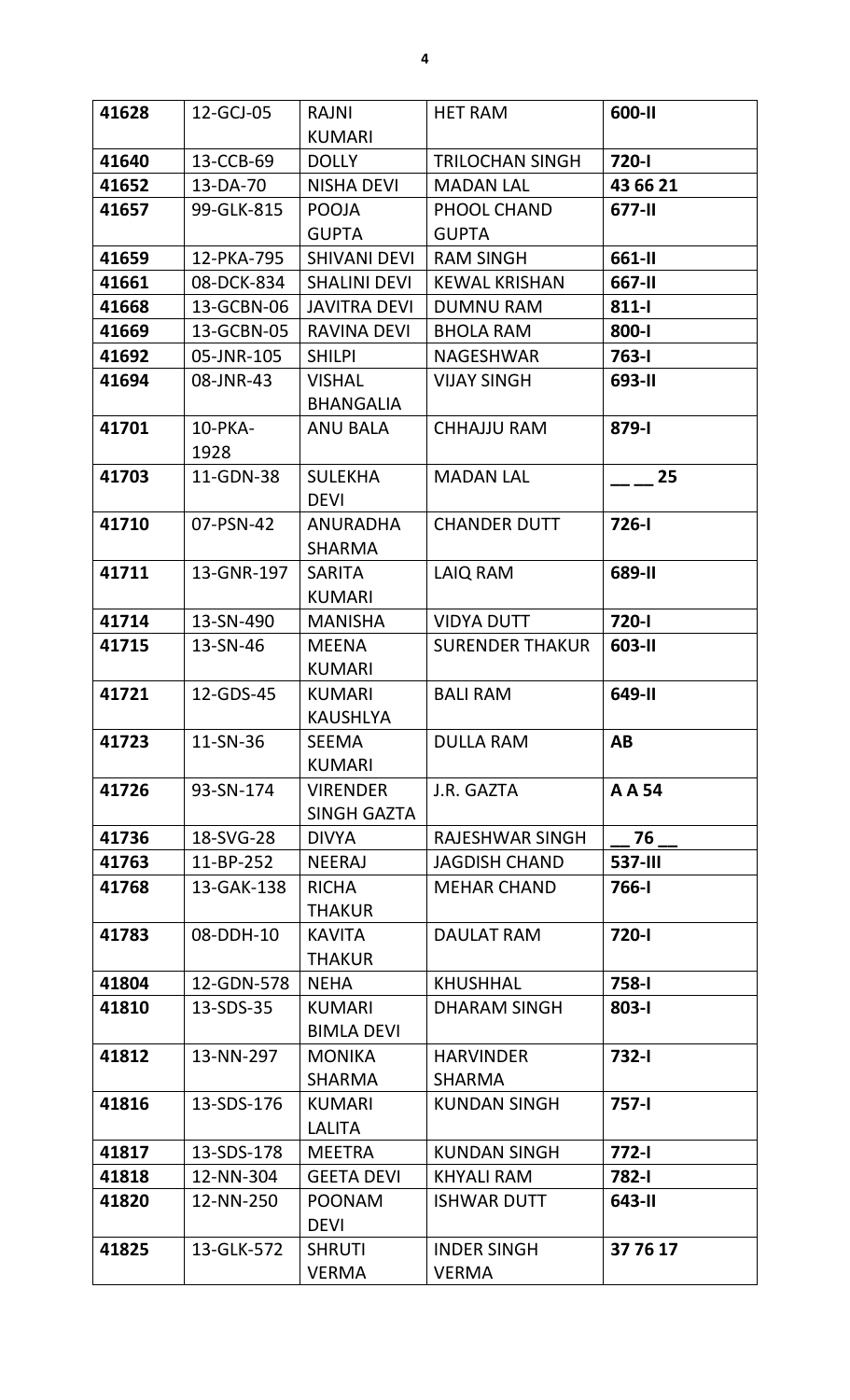| 41839 | 13-AK-48   | <b>VANDANA</b>                  | <b>NANAK CHAND</b>     | <b>562-III</b> |
|-------|------------|---------------------------------|------------------------|----------------|
| 41842 | 13-GUC-380 | <b>KUMARI</b>                   | <b>JAI CHAND</b>       | $722-1$        |
|       |            | <b>DIKSHA</b>                   |                        |                |
| 41848 | 07-DA-870  | <b>TANZIN</b>                   | <b>ANGROOP</b>         | <b>739-1</b>   |
|       |            | <b>CHHODON</b>                  |                        |                |
| 41849 | 07-GLK-788 | <b>CHHERING</b>                 | <b>URGIAN DORJE</b>    | 648-II         |
|       |            | <b>CHHUKIT</b>                  |                        |                |
| 41851 | 12-GK-288  | <b>RAJ RANI</b>                 | <b>SHER SINGH</b>      | 601-II         |
| 41852 | 12-SN-222  | <b>SUMAN</b>                    | <b>KUMBIA RAM</b>      | AB             |
|       |            | <b>KUMARI</b>                   |                        |                |
| 41890 | 14-AK-03   | <b>MUKESH</b>                   | <b>JAGDISH CHAND</b>   | 36             |
|       |            | <b>CHOUDHARY</b>                |                        |                |
| 41902 | 14-GCM-323 | <b>GHANSHYAM</b>                | <b>SHIV RAM</b>        | 68 42          |
| 41905 | 14-GCM-157 | <b>SATISH</b>                   | <b>HARDYAL SINGH</b>   | 642-II         |
|       |            | <b>KUMAR</b>                    |                        |                |
| 41927 | 14-GLK-    | <b>POOJA</b>                    | <b>BHARAT RAM</b>      | 41             |
|       | 1004       |                                 |                        |                |
| 41928 | 14-GLK-    | <b>DEEPIKA</b>                  | <b>PRAKASH ROHAL</b>   | 10             |
|       | 1010       |                                 |                        |                |
| 41932 | 14-GCJ-44  | <b>SAHIL</b>                    | <b>CHANDU LAL</b>      | 536-III        |
| 42036 |            | <b>DIKSHA</b>                   | <b>GANGA RAM</b>       | <b>RLL</b>     |
|       |            | <b>SHARMA</b>                   |                        |                |
| 42070 | 14-BN-549  | PINKI DEVI                      | <b>RAMESH CHAND</b>    | AB             |
| 42073 | 14-NB-663  | <b>RUPALI</b>                   | <b>PREM CHAND</b>      | 60             |
| 42137 |            | <b>DEEPA</b>                    | <b>RAJESH KUMAR</b>    | 62             |
| 42161 | 14-KD-605  | <b>GUDIAN</b><br><b>SHIVANI</b> | <b>MANOHAR LAL</b>     | 57             |
|       |            | <b>SHARMA</b>                   |                        |                |
| 42176 | 14-GHK-101 | <b>RISHI</b>                    | <b>CHUNI LAL</b>       | 42             |
|       |            | <b>THAKUR</b>                   |                        |                |
| 42201 | 14-RP-203  | <b>CHETAN</b>                   | <b>MAN DASS</b>        | 59             |
|       |            | <b>KUMAR</b>                    |                        |                |
| 42455 | 11-NN-322  | <b>RAVINDER</b>                 | <b>INDER SINGH</b>     | AB             |
|       |            | <b>THAKUR</b>                   |                        |                |
| 42646 | 14-KL-600  | <b>BHUPENDER</b>                | <b>CHET RAM</b>        | 17             |
|       |            | <b>THAKUR</b>                   |                        |                |
| 42653 | 14-KL-592  | <b>MANISHA</b>                  | <b>BHOPINDER SINGH</b> | 13             |
|       |            | <b>KUMARI</b>                   |                        |                |
| 42654 | 14-KL-603  | <b>VINAY</b>                    | <b>HIRA LAL</b>        | 16             |
|       |            | <b>KUMAR</b>                    |                        |                |
| 42655 | 14-KL-584  | <b>ROHIT</b>                    | <b>KESHAV RAM</b>      | 12             |
|       |            | <b>KUMAR</b>                    |                        |                |
| 42659 | 14-SN-861  | <b>HARI</b>                     | <b>CHANDER</b>         | 653-II         |
|       |            | <b>BAHADUR</b>                  | <b>BAHADUR</b>         |                |
| 42660 | 14-SN-835  | <b>OM PRAKASH</b>               | <b>TULA RAM</b>        | 668-II         |
| 42661 | 14-SN-863  | <b>VISHAL</b>                   | <b>JAGDISH CHAND</b>   | 662-II         |
|       |            | <b>KASHYAP</b>                  | <b>KASHYAP</b>         |                |
| 42665 | 14-SN-826  | <b>VARUN</b>                    | <b>KARM CHAND</b>      | 689-II         |
|       |            | <b>THAKUR</b>                   | <b>THAKUR</b>          |                |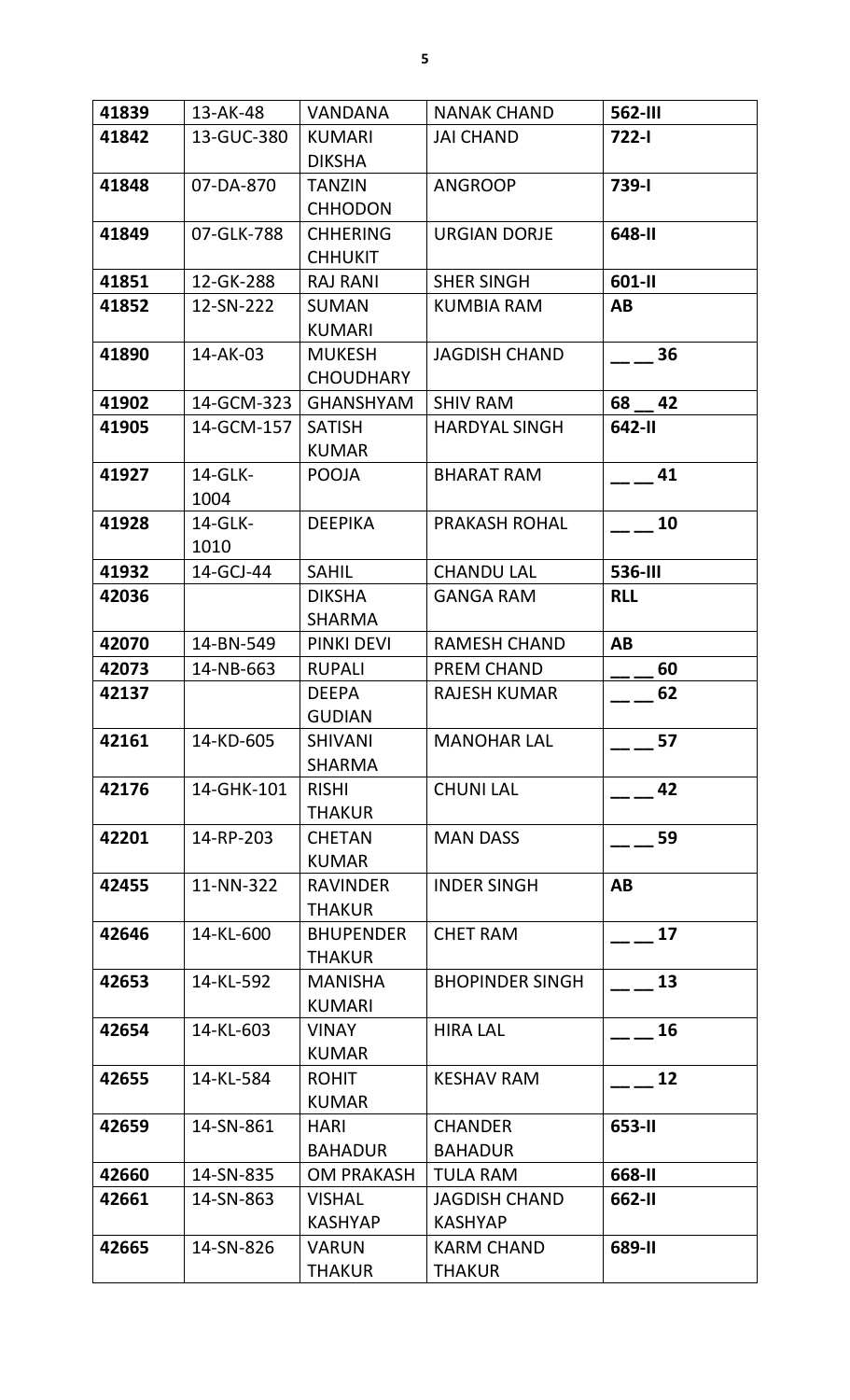| 42672 | 14-SN-888  | <b>RAJNEESH</b>    | <b>LOKINDER SINGH</b> | 57                  |
|-------|------------|--------------------|-----------------------|---------------------|
|       |            | <b>THAKUR</b>      |                       |                     |
| 42673 | 14-SN-874  | <b>RAHUL</b>       | <b>VIJAY KANT</b>     | 686-II              |
|       |            | <b>SHARMA</b>      |                       |                     |
| 42694 | 13-GDC-25  | <b>CHETNA</b>      | <b>JIYA LAL</b>       | 675-II              |
|       |            | <b>KUMARI</b>      |                       |                     |
| 42709 | 14-GS-432  | <b>PREETI</b>      | <b>RAJAN</b>          | 682-II              |
| 42779 | 14-RP-1206 | <b>DHARM PAL</b>   | <b>HARI CHAND</b>     | 683-II              |
| 42800 | 14-RP-84   | <b>DEV KANYA</b>   | <b>BHARAT BHUSHAN</b> | 720-l               |
| 42803 | 14-RP-528  | <b>PRITI</b>       | <b>HEMANT KUMAR</b>   | 698-II              |
| 42857 | 14-GLK-947 | <b>NEHA</b>        | <b>RAJESH THAKUR</b>  | AB                  |
|       |            | <b>THAKUR</b>      |                       |                     |
| 42951 | 14-BP-133  | <b>POOJA</b>       | <b>JAGAR NATH</b>     | <b>599-III</b>      |
| 42966 | 14-GW-24   | <b>SHIVANI</b>     | <b>KAMAL DEV</b>      | 659-II              |
|       |            | <b>SHARMA</b>      |                       |                     |
| 42984 | 14-CCB-299 | <b>PRIYANKA</b>    | <b>RAVINDER SINGH</b> | <b>573-III</b>      |
|       |            | <b>DEVI</b>        |                       |                     |
| 43015 | 13-GCA-406 | <b>MADHU BALA</b>  | <b>MADAN GOPAL</b>    | 699-II              |
| 43018 | 13-GCA-398 | <b>JYOTI RANI</b>  | <b>AVTAR SINGH</b>    | 659-II              |
| 43021 | 14-GCA-530 | <b>SHWETA</b>      | <b>SHAM LAL</b>       | <b>587-III</b>      |
| 43024 | 14-GCA-508 | <b>VANDANA</b>     | <b>GURCHARAN</b>      | 658-II              |
|       |            | <b>DEVI</b>        |                       |                     |
| 43025 | 14-GCA-494 | <b>SHWETA</b>      | <b>SUSHEEL KUMAR</b>  | 40                  |
|       |            | <b>KUMARI</b>      |                       |                     |
| 43039 | 12-DP-07   | <b>JYOTI DEVI</b>  | <b>MANOHAR LAL</b>    | 739-l               |
| 43051 | 14-GS-356  | <b>VIKRAM</b>      | <b>PYARE LAL</b>      | 576-III             |
| 43079 | 14-MA-884  | <b>NEELAM</b>      | <b>KISHORI LAL</b>    | AB                  |
| 43080 | 14-MLS-583 | <b>NAGRAJ</b>      | LAIK RAM              | 10                  |
| 43144 |            | <b>SAVITRI</b>     | <b>PREM CHAND</b>     | AB                  |
|       |            | <b>KUMARI</b>      |                       |                     |
| 43155 | 14-SN-1108 | <b>PRIYANKA</b>    | <b>PARAS RAM</b>      | AB                  |
| 43177 | 13-SN-202  | <b>RITIKA</b>      | <b>HARI KRISHAN</b>   | 47                  |
|       |            | SHARMA             |                       |                     |
| 43181 | 14-AK-15   | <b>POOJA</b>       | <b>BALAK RAM</b>      | 56                  |
|       |            | <b>SHARMA</b>      |                       |                     |
| 43185 | 13-SN-483  | <b>PRATIMA</b>     | <b>KIRAN</b>          | 48                  |
|       |            | <b>KHATRI</b>      |                       |                     |
| 43188 | 11-SN-1022 | <b>DEEPIKA</b>     | <b>DARSHANS SINGH</b> | <b>AB</b>           |
|       |            | <b>RATHORE</b>     |                       |                     |
| 43246 | 13-DCK-31  | <b>ARPNA</b>       | <b>HANS RAJ</b>       | <b>BA DMC REQD.</b> |
|       |            | <b>KUMARI</b>      |                       |                     |
| 43248 | 13-DCK-11  | <b>NEHA</b>        | <b>RAMESH CHAND</b>   | 650-II              |
| 43249 | 10-DA-217  | <b>SUMESH</b>      | <b>BHAGMAL</b>        | $623 - 11$          |
| 43254 | 14-NB-447  | <b>SMITI</b>       | <b>HEM RAJ</b>        | <b>591-III</b>      |
| 43269 | 14-CCB-91  | <b>SANGM</b>       | RAJINDER KUMAR        | 670-II              |
|       |            | <b>CHOUDHARY</b>   |                       |                     |
| 43289 | 11-AN-461  | <b>LALITA DEVI</b> | <b>PURAN SINGH</b>    | 693-II              |
| 43292 | 13-AN-15   | <b>JYOTI DEVI</b>  | <b>TILAK RAJ</b>      | 720-l               |
| 43299 | 10-AN-178  | <b>CHAHAT SONI</b> | <b>RAJ KUMAR</b>      | 774-l               |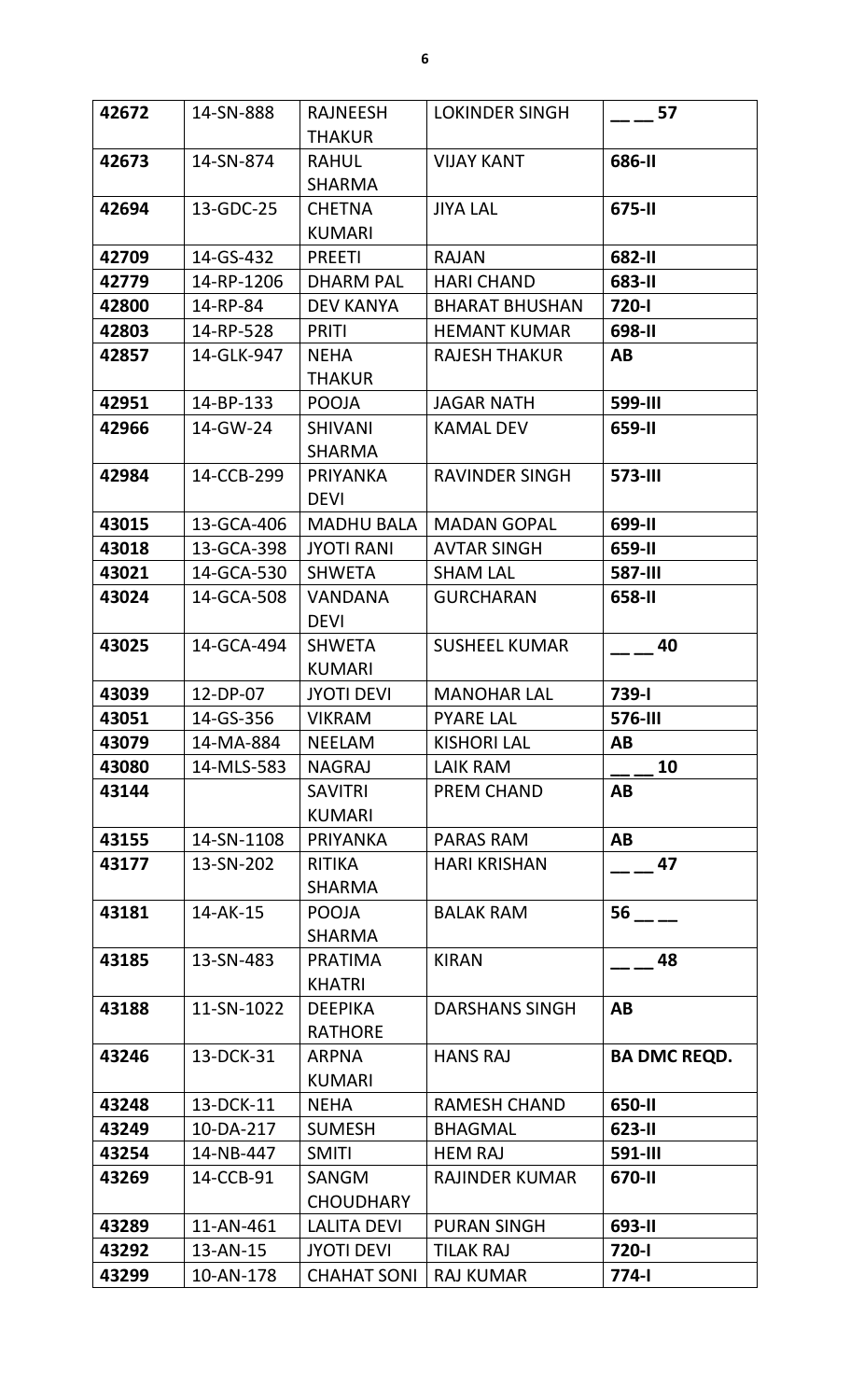| 43421 | 14-GST-398      | <b>NEHA</b>                      | UTTAM CHAND                        | 40         |
|-------|-----------------|----------------------------------|------------------------------------|------------|
| 43435 | 14-GST-387      | <b>NEHA</b><br><b>KUMARI</b>     | <b>BHUMI CHAND</b>                 | 660-II     |
| 43451 | 13-HM-695       | <b>BANDNA</b><br><b>SHARMA</b>   | <b>PROSHOTAM</b><br><b>SHARMA</b>  | AB         |
| 43467 | 08-PS-354       | POOJA DEVI                       | <b>RAM CHANDER</b>                 | 665-II     |
| 43476 | 14-SDS-04       | <b>GULSHAN</b>                   | <b>PRATAP SINGH</b>                | 632-II     |
| 43520 | 14-CCB-<br>2263 | <b>MEENAKSHI</b><br><b>ATTRI</b> | <b>RAKESH KUMAR</b>                | 700-II     |
| 43547 |                 | <b>REETU BALA</b>                | <b>HARBHAJAN SINGH</b>             | AB         |
| 43579 | 14-AK-05        | <b>NEHA</b>                      | <b>RAJU KUMAR</b>                  | 621-II     |
| 43607 | 14-GCT-185      | <b>CHITER</b><br><b>REKHA</b>    | <b>BALA RAM</b>                    | 36         |
| 43613 |                 | <b>GEETA DEVI</b>                | <b>DILA RAM</b>                    | 66         |
| 43617 | 14-GLK-956      | <b>PALLVI</b>                    | YOGENDER SINGH                     | 36         |
| 43621 | 14-GLK-307      | <b>RENU</b>                      | <b>LALIT SEN</b>                   | 45         |
| 43624 | 14-GCT-179      | <b>ANKITA</b><br><b>SHARMA</b>   | <b>LAXMI NAND</b><br><b>SHARMA</b> | 69         |
| 43627 | 14-GLK-937      | <b>HIM SHIKHA</b>                | <b>PREM LAL</b>                    | 26         |
| 43634 | 02-CB-318       | <b>ANIL KUMAR</b>                | UTTAM CHAND                        | AB         |
| 43638 | 14-GLK-942      | <b>PREETY</b><br><b>SHARMA</b>   | <b>KAMESHWAR</b>                   | 651-II     |
| 43645 | 14-GLK-934      | <b>SANTOSH</b>                   | <b>OM PRAKASH</b>                  | 646-II     |
| 43646 | 14-GLK-762      | <b>POONAM</b>                    | <b>OM PRAKASH</b>                  | 691-II     |
| 43650 | 10-GLK-538      | <b>JYOTSNA</b><br><b>NEGI</b>    | <b>LUNGTAN DORJE</b>               | AB         |
| 43653 | 14-GCT-186      | <b>DEVENDER</b>                  | <b>DAULT RAM</b>                   | 600-II     |
| 43660 | 14-GCP-22       | <b>SHEKHAR</b><br><b>KUMAR</b>   | <b>KAHAN CHAND</b>                 | 36         |
| 43661 | 14-GCT-167      | <b>HITESH</b><br><b>KUMAR</b>    | <b>ABHI RAM</b>                    | 26         |
| 43752 | 14-SN-809       | <b>SUSHANT</b>                   | <b>HEMANT KUMAR</b>                | <b>RLL</b> |
| 43765 | 14-DDK-79       | <b>REENA DEVI</b>                | <b>RAMESH SINGH</b>                | 70 76 60   |
| 43766 | 14-DDK-80       | <b>KANCHAN</b><br><b>DEVI</b>    | <b>JEET SINGH</b>                  | 64 74 60   |
| 43769 | 09-WSP-683      | ANITA<br><b>KUMARI</b>           | <b>CHAMEL SINGH</b>                | 776-I      |
| 43773 | 14-DDK-88       | SHEETAL DEVI                     | <b>VIJAY KUMAR</b>                 | 66 66 65   |
| 43777 | 13-CCB-301      | <b>RANI DEVI</b>                 | <b>RAM KRISHAN</b>                 | 68 72 62   |
| 43781 | 14-KD-603       | <b>SHIVANI</b>                   | <b>MOHINDER SINGH</b>              | 80 72 56   |
| 43784 | 14-KD-583       | <b>DIKSHA</b><br><b>KAUSHAL</b>  | <b>SURESH KUMAR</b>                | 44 77 42   |
| 43787 | 14-JDC-283      | <b>INDU BALA</b>                 | <b>RAJESH KUMAR</b>                | AB         |
| 43794 | 10-DC-94        | <b>BHAWNA</b><br><b>SHARMA</b>   | TARSEM KUMAR                       | 720-l      |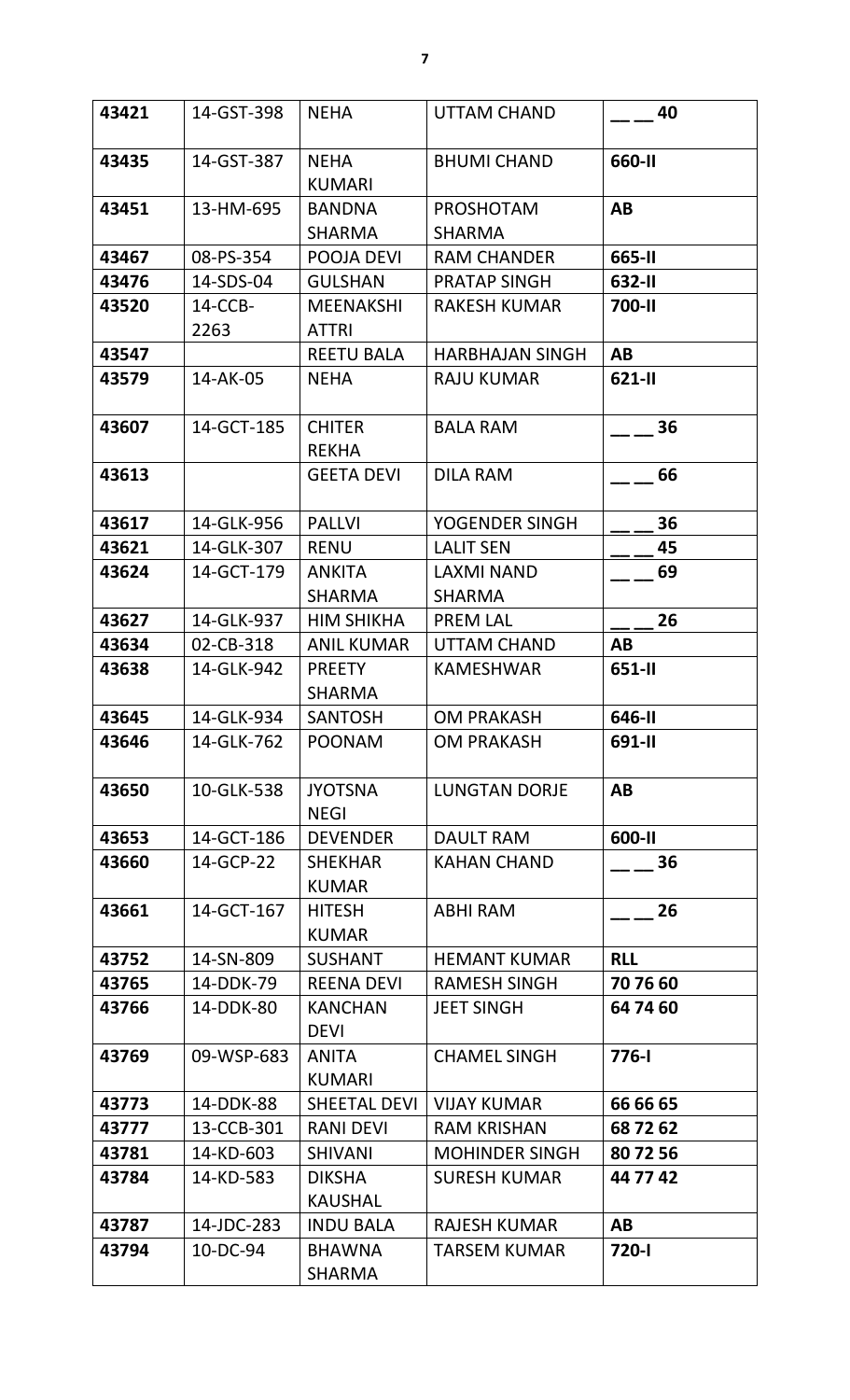| 43797 | 14-ccb-837     | <b>NEELAM DEVI</b>                  | <b>MADAN LAL</b>       | 77 80 45                                        |
|-------|----------------|-------------------------------------|------------------------|-------------------------------------------------|
| 43801 | 02-GCBN-1      | <b>HEMANT</b>                       | <b>KUMAT RAM</b>       | <b>HP BONAFIDE</b>                              |
|       |                | <b>SHARMA</b>                       |                        | REQD.                                           |
| 43807 | 14-BN-466      | <b>SAVITA</b>                       | <b>DESH RAJ</b>        | 50 70 66                                        |
|       |                | <b>THAKUR</b>                       |                        |                                                 |
| 43815 |                | <b>KUMARI</b>                       | <b>LEKH RAM</b>        | 62 46 20                                        |
|       |                | <b>MANISHA</b>                      |                        |                                                 |
| 43820 | 14-SN-548      | <b>DEEPIKA</b>                      | YASHWANT SINGH         | 692-II                                          |
| 43825 |                | <b>SURINDRA</b>                     | <b>ZALAM SINGH</b>     | 75 74 67                                        |
|       |                | <b>KUMARI</b>                       |                        |                                                 |
| 43826 | 14-BKT-126     | <b>SURBHI</b>                       | <b>RAJESH KUMAR</b>    | 62 73 67                                        |
| 43828 | 14-CB-465      | <b>NEHA DEVI</b>                    | <b>KARAM CHAND</b>     | $805 - 1$                                       |
| 43833 | 13-KDU-77      | <b>POONAM</b>                       | <b>KEWAL KRISHAN</b>   | 58 60 40                                        |
| 43836 | 14-UN-27       | <b>MAMTA</b>                        | <b>AMRIT LAL</b>       | 76 77 69                                        |
| 43837 | 10-BT-644      | <b>KULVIR KAUR</b>                  | NIRMAL SINGH           | 75 64 62                                        |
| 43839 | 09-BT-516      | <b>ARTI</b>                         | <b>ASHWANI KUMAR</b>   | 73 38 A                                         |
| 43841 | 11-BP-662      | <b>NEHA</b>                         | <b>SURENDER SINGH</b>  | 74 68 66                                        |
|       |                | <b>THAKUR</b>                       |                        |                                                 |
| 43843 | 14-UN-275      | <b>HARDEEP</b>                      | <b>KEWAL SINGH</b>     | 750-l                                           |
|       |                | <b>KAUR</b>                         |                        |                                                 |
| 43844 |                | <b>MEENA</b>                        | <b>DHARAM PAL</b>      | 727471                                          |
|       |                | <b>KUMARI</b>                       |                        |                                                 |
| 43847 |                | <b>NEETU BALA</b>                   | <b>HARBHAJAN SINGH</b> | $743 - 1$                                       |
| 43851 | $12 - S - 212$ | <b>MAMTA</b><br><b>SHARMA</b>       | <b>DES RAJ</b>         | <b>NOT APPEARED</b><br>IN $3^{RD}$ AND $4^{TH}$ |
|       |                |                                     |                        |                                                 |
|       |                |                                     |                        |                                                 |
|       |                |                                     |                        | <b>SEMESTER</b>                                 |
| 43852 | 14-RP-129      | <b>NIKITA</b>                       | <b>ISHU RAJ</b>        | 654-II                                          |
|       |                | <b>KUMARI</b>                       |                        |                                                 |
| 43856 |                | <b>NARENDER</b>                     | <b>SARWAN SINGH</b>    | 05 A A                                          |
|       |                | <b>KUMAR</b>                        |                        |                                                 |
| 43857 | 14-GLK-941     | <b>NEHA</b><br><b>THAKUR</b>        | <b>RAJESH THAKUR</b>   | 552-III                                         |
| 43859 | 12-GLK-515     |                                     | YASHWAT SINGH          | 48 65 47                                        |
| 43860 |                | <b>TRIVENI DEVI</b><br><b>KAMAL</b> | <b>JAGDISH CHAND</b>   | 58 62 42                                        |
|       |                | <b>KISHORE</b>                      |                        |                                                 |
| 43865 | 13-GCT-197     | <b>ANJALI</b>                       | <b>RAM LAL</b>         | <b>586-III</b>                                  |
|       |                | <b>THAKUR</b>                       |                        |                                                 |
| 43866 | 11-GLK-821     | <b>PREETI DEVI</b>                  | <b>DALIP SINGH</b>     | 749-l                                           |
| 43873 | 14-GCA-502     | <b>ALKA DEVI</b>                    | <b>TARSEM SINGH</b>    | 755-l                                           |
| 43875 | 14-GCA-564     | <b>ADIL</b>                         | <b>PAWAN KUMAR</b>     | 741-l                                           |
| 43876 | 14-gca-505     | <b>NAVITA DEVI</b>                  | <b>GURBAKSH SINGH</b>  | 600-II                                          |
| 43880 | 12-GK-411      | <b>RAJ KUMARI</b>                   | <b>TULSI RAM</b>       | 55 70 70                                        |
| 43884 | 11-KL-1009     | <b>BALDEV</b>                       | <b>RAMESH CHAND</b>    | 42 62 20                                        |
|       |                | <b>CHAND</b>                        |                        |                                                 |
| 43886 | 02-GN-276      | <b>NATASHA</b>                      | <b>KARAM CHAND</b>     | 79 70 75                                        |
| 43889 | 10-GPL-906     | <b>MANESHA</b>                      | <b>BHUPINDER SINGH</b> | 45 A A                                          |
|       |                | <b>KUMARI</b>                       |                        |                                                 |
| 43894 | 14-GDC-23      | <b>SUMAN</b><br><b>SHARMA</b>       | <b>CHANDER MANI</b>    | <b>BA DMC REQD.</b>                             |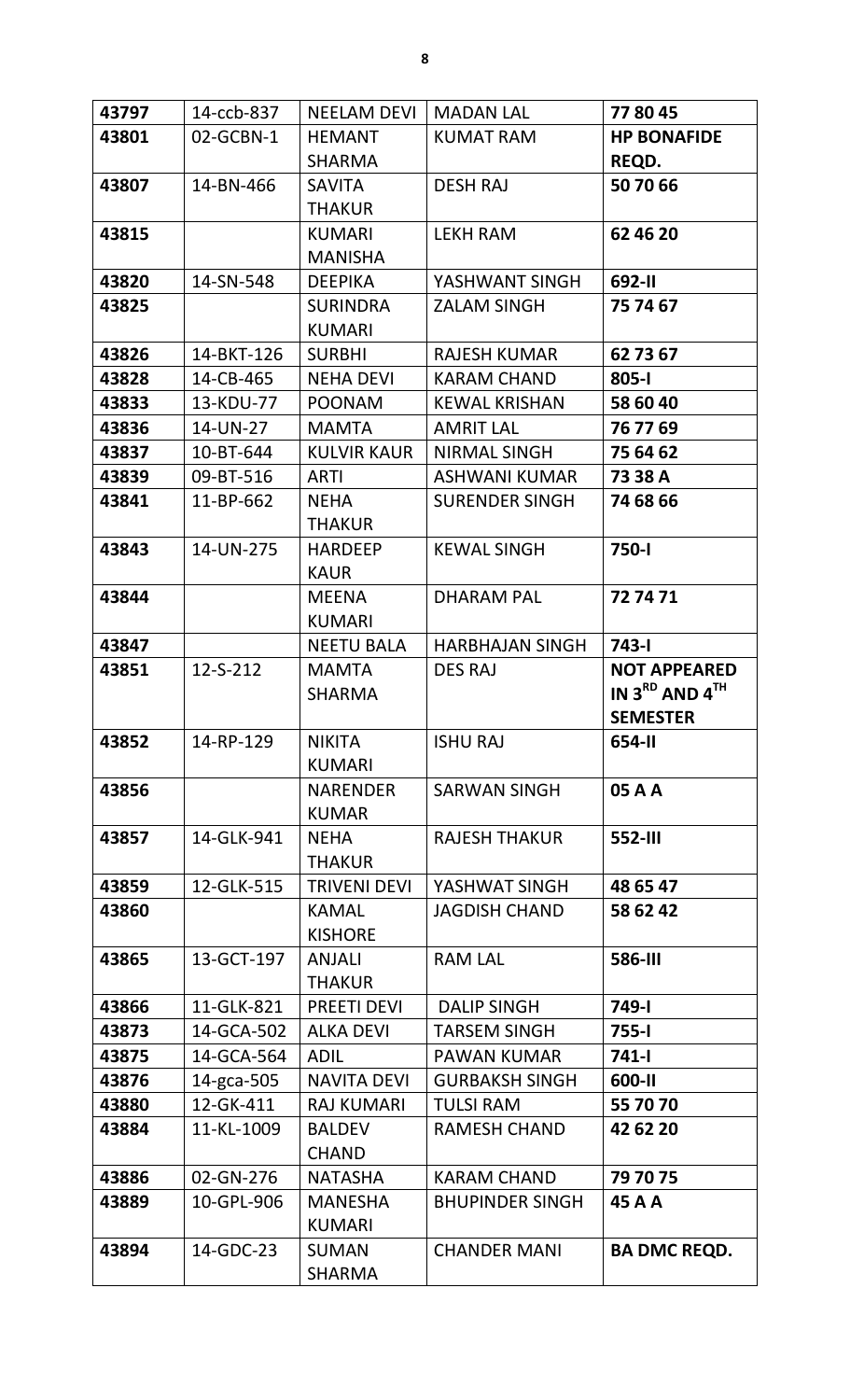| 43897  | 10-GLK-218      | <b>MAMTA</b>                         | <b>RAM CHANDER</b>     | 720-l                                                              |
|--------|-----------------|--------------------------------------|------------------------|--------------------------------------------------------------------|
| 43898  | 14-GDC-49       | <b>KIRAN BALA</b>                    | <b>PURAN CHAND</b>     | 737-l                                                              |
| 43902  | 08-PNN-698      | <b>INDU</b>                          | <b>VIJENDER</b>        | 754-l                                                              |
|        |                 | <b>CHAUHAN</b>                       | <b>CHAUHAN</b>         |                                                                    |
| 43903  | 12-BKP-06       | <b>SANGEETA</b><br><b>DEVI</b>       | <b>SWROOP SINGH</b>    | $726 - 1$                                                          |
| 43906  | 14-GS-379       | <b>ITIKA</b>                         | <b>BHOPINDER SETHI</b> | 623-II                                                             |
| 43908  | 06-GAK-36       | <b>SANJNA</b><br><b>KUMARI</b>       | <b>GURDYAL SINGH</b>   | <b>A 20 A</b>                                                      |
| 43909  | 96-RP-81        | <b>SUMAN</b><br><b>SHYAM</b>         | <b>ROSHAN LAL</b>      | 62 74 67                                                           |
| 43912  | 13-BP-719       | <b>POOJA</b>                         | <b>SURESH</b>          | <b>587-III</b>                                                     |
| 43913  | 91-RP-30        | <b>MANOJ</b><br><b>KUMAR</b>         | <b>VIDYA SAGAR</b>     | <b>NOT APPEARED</b><br>IN $3^{RD}$ AND $4^{TH}$<br><b>SEMESTER</b> |
| 43923  | 13-HM-547       | <b>ARTI DEVI</b>                     | <b>HARISH KUMAR</b>    | 720-l                                                              |
| 43929  | 12-GDN-95       | <b>DEEKSHITA</b><br><b>THAKUR</b>    | <b>MANJEET SINGH</b>   | <b>742-1</b>                                                       |
| 43930  | 14-GB-353       | <b>SHILPA</b><br><b>KUMARI</b>       | <b>KULBHUSHAN</b>      | 60 68 65                                                           |
| 43936  | 07-GCB-33       | <b>RAKSHA</b><br><b>SHARMA</b>       | <b>PURAN CHAND</b>     | 780-l                                                              |
| 43937  | 11-GW-196       | <b>MONIKA</b><br><b>KUMARI</b>       | RAM PAL SHARMA         | $763 - 1$                                                          |
| 43938  | 11-GSK-19       | <b>SUNITA DEVI</b>                   | <b>KRISHAN CHAND</b>   | 641-II                                                             |
| 43941  |                 | <b>ANJLI</b><br><b>KUMARI</b>        | <b>KARTAR SINGH</b>    | 40 47 36                                                           |
| 43942  | 14-GW-21        | <b>MANJU</b><br><b>KUMARI</b>        | <b>PRAKASH CHAND</b>   | 651-II                                                             |
| 43944  | $12 - BP - 64$  | PRIYANKA<br><b>THAKUR</b>            | <b>RANJEET SINGH</b>   | 784-I                                                              |
| 43945  | 13-BP-70        | <b>VIJAY KUMAR</b>                   | <b>NIKKU RAM</b>       | 666-II                                                             |
| 43953  | 14-DA-34        | <b>REEMA</b><br><b>KUMARI</b>        | <b>RAMESH CHAND</b>    | 720-l                                                              |
| 43956  | 13-NB-661       | <b>VANDNA</b><br><b>KUMARI</b>       | <b>HARBANS LAL</b>     | <b>748-1</b>                                                       |
| 43960  | 12-AN-234       | <b>MANISHA</b><br><b>KUMARI</b>      | <b>GURDEV SINGH</b>    | 720-l                                                              |
| 43963  | 11-DA-495       | <b>SUMNA</b><br><b>KUMARI</b>        | <b>HANS RAJ</b>        | $722 - 1$                                                          |
| 43964  | 14-PGB-166      | <b>AMAN PREET</b>                    | <b>SUBHASH CHAND</b>   | 690-II                                                             |
| 43965  | 10-GPC-965      | <b>RACHNA</b><br><b>KUMARI</b>       | <b>BANSILAL</b>        | <b>NOT APPEARED</b><br>IN $3^{RD}$ AND $4^{TH}$<br><b>SEMESTER</b> |
| 108803 | 99-CC-MN-<br>20 | <b>VIJAY SINGH</b><br><b>GULERIA</b> | <b>SURAKSHA DEVI</b>   | <b>RLE GAP</b>                                                     |